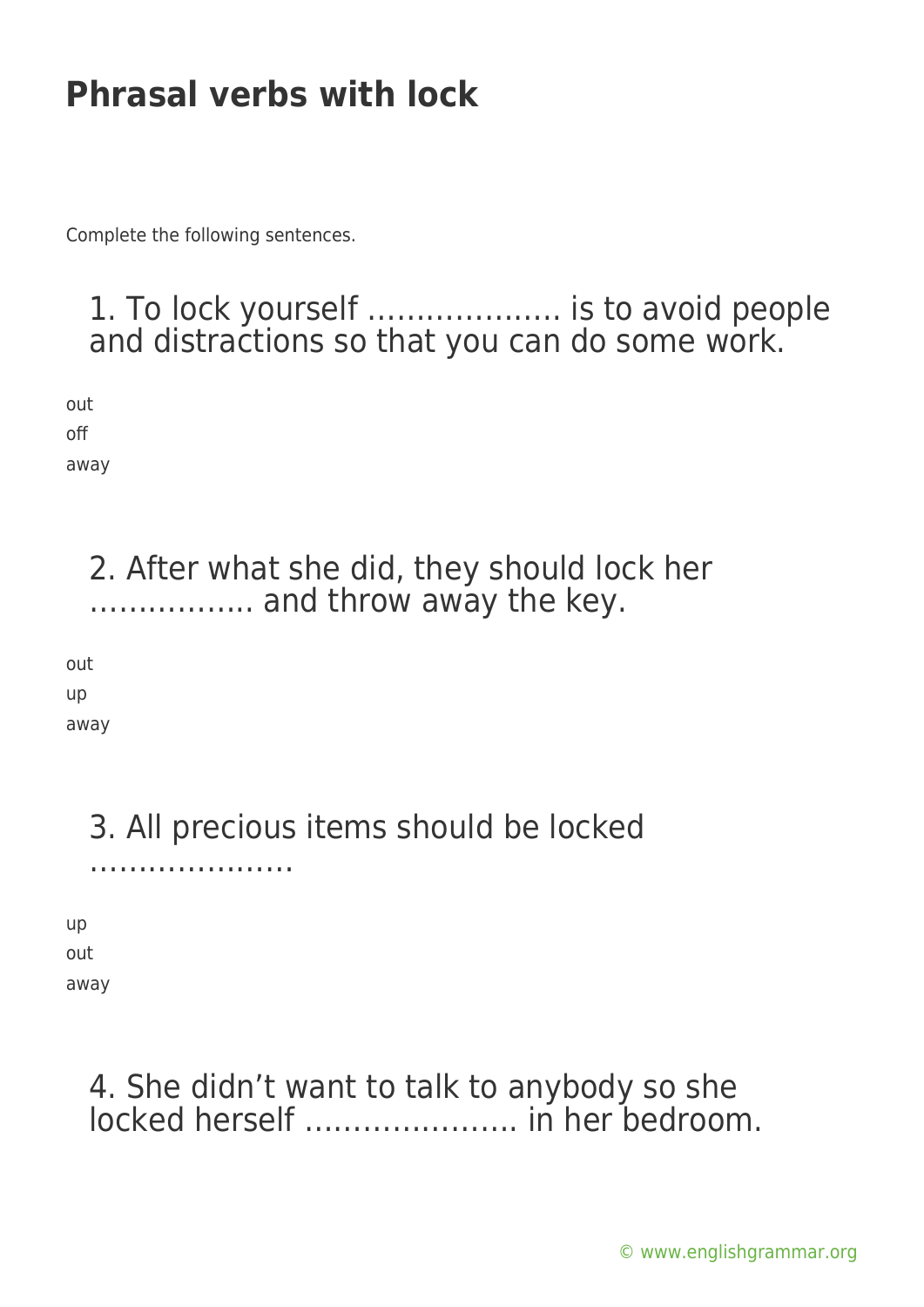in up away

### 5. The enemy planes were locking ………………….. us.

onto

in on Either could be used here

#### 6. The company threatened to lock ………………… its workers.

up away out

### 7. She locked him ………………… of the house after an argument.

away out up

[© www.englishgrammar.org](https://www.englishgrammar.org/)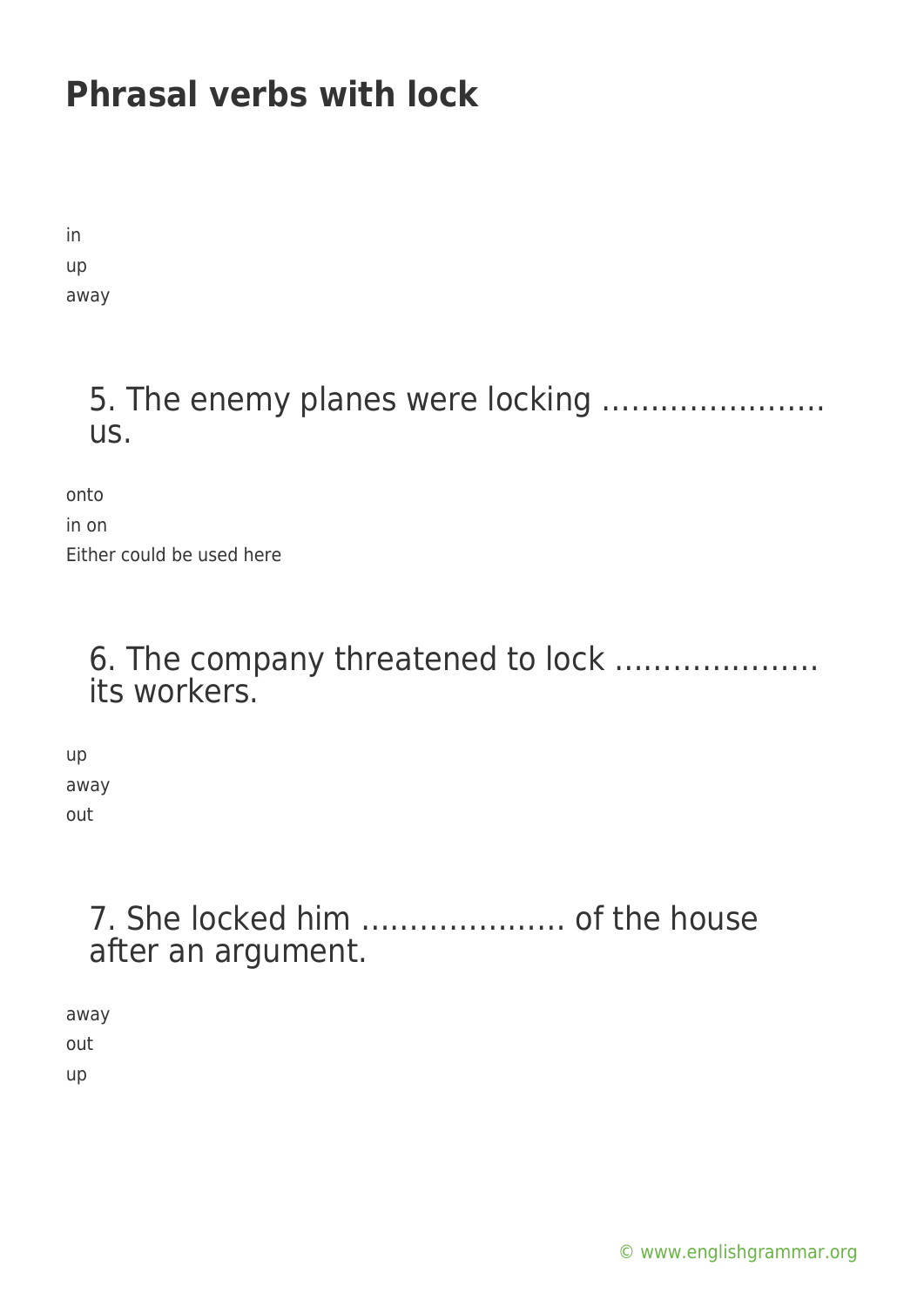#### 8. You can lock someone ………………… to prevent them from going away.

| out |
|-----|
| up  |
| ın  |

9. Criminals like him should be locked

………………..

on out up

#### Answers

- 1. To lock yourself away is to avoid people and distractions so that you can do some work.
- 2. After what she did, they should lock her up and throw away the key.
- 3. All precious items should be locked away.
- 4. She didn't want to talk to anybody so she locked herself away in her bedroom.

5. The enemy planes were locking onto / in on us. (To lock in on / onto something is to prepare to destroy it.)